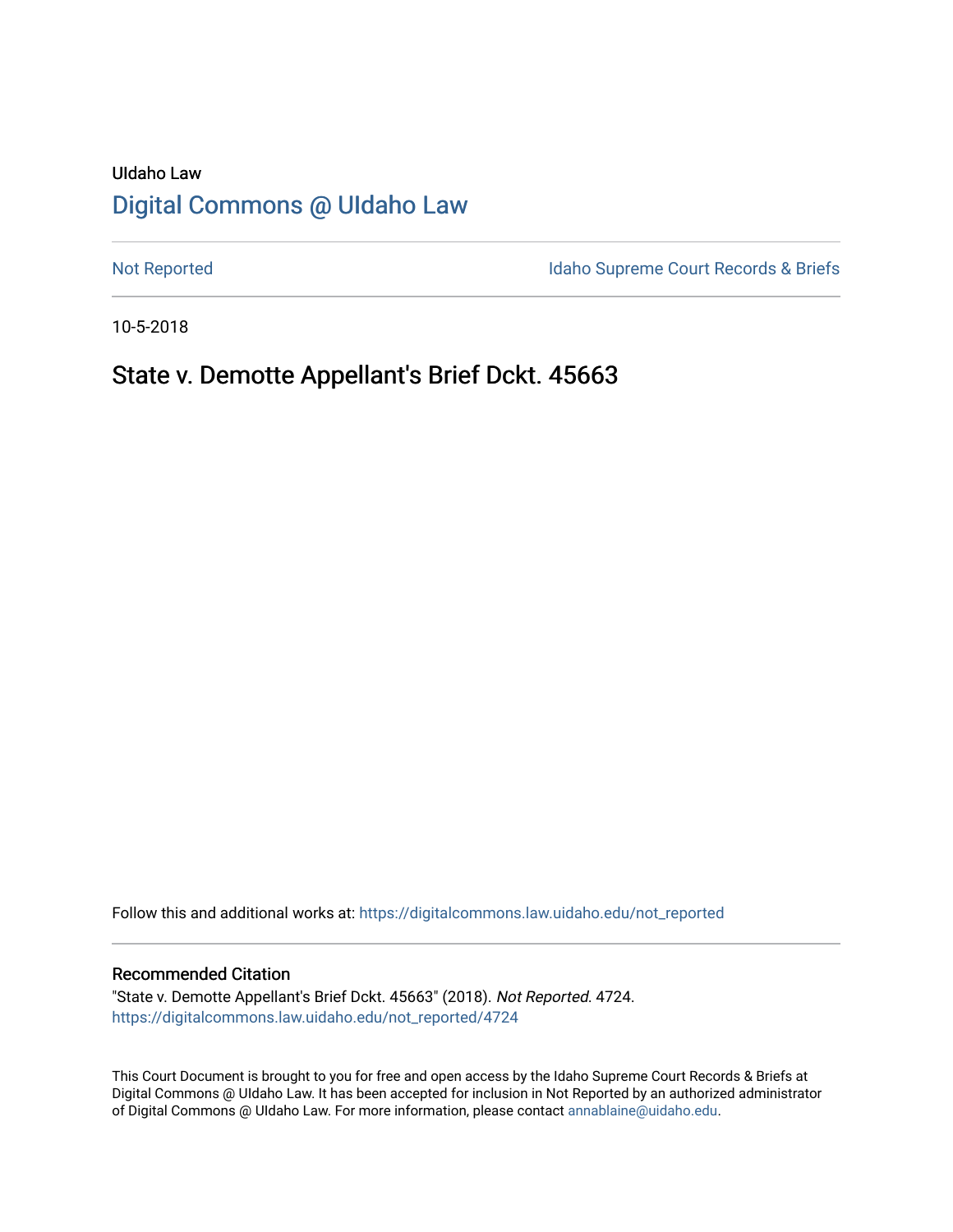Electronically Filed 10/5/2018 10:28 AM Idaho Supreme Court Karel Lehrman, Clerk of the Court By: Brad Thies, Deputy Clerk

ERIC D. FREDERICKSEN State Appellate Public Defender I.S.B. #6555

JUSTIN M. CURTIS Deputy State Appellate Public Defender I.S.B. #6406 322 E. Front Street, Suite 570 Boise, Idaho 83702 Phone: (208) 334-2712 Fax: (208) 334-2985 E-mail: documents@sapd.state.id.us

## IN THE SUPREME COURT OF THE STATE OF IDAHO

| STATE OF IDAHO,       |                             |
|-----------------------|-----------------------------|
|                       | NO. 45663                   |
| Plaintiff-Respondent, |                             |
|                       | ADA COUNTY NO. CR01-17-3105 |
| V.                    |                             |
|                       |                             |
| DARRELL A. DEMOTTE,   | <b>APPELLANT'S BRIEF</b>    |
|                       |                             |
| Defendant-Appellant.  |                             |
|                       |                             |

## STATEMENT OF THE CASE

## Nature of the Case

Darrell A Demotte appeals from his judgment of conviction for felony operating a motor vehicle under the influence of alcohol and resisting and/or obstructing an officer. Mr. Demotte was found guilty following a jury trial, and the district court imposed a unified sentence of seven years, with two years fixed, and 365 days in jail. Mr. Demotte appeals, and he asserts that his sentence of seven years, with two years fixed, is excessive under the circumstances of his case.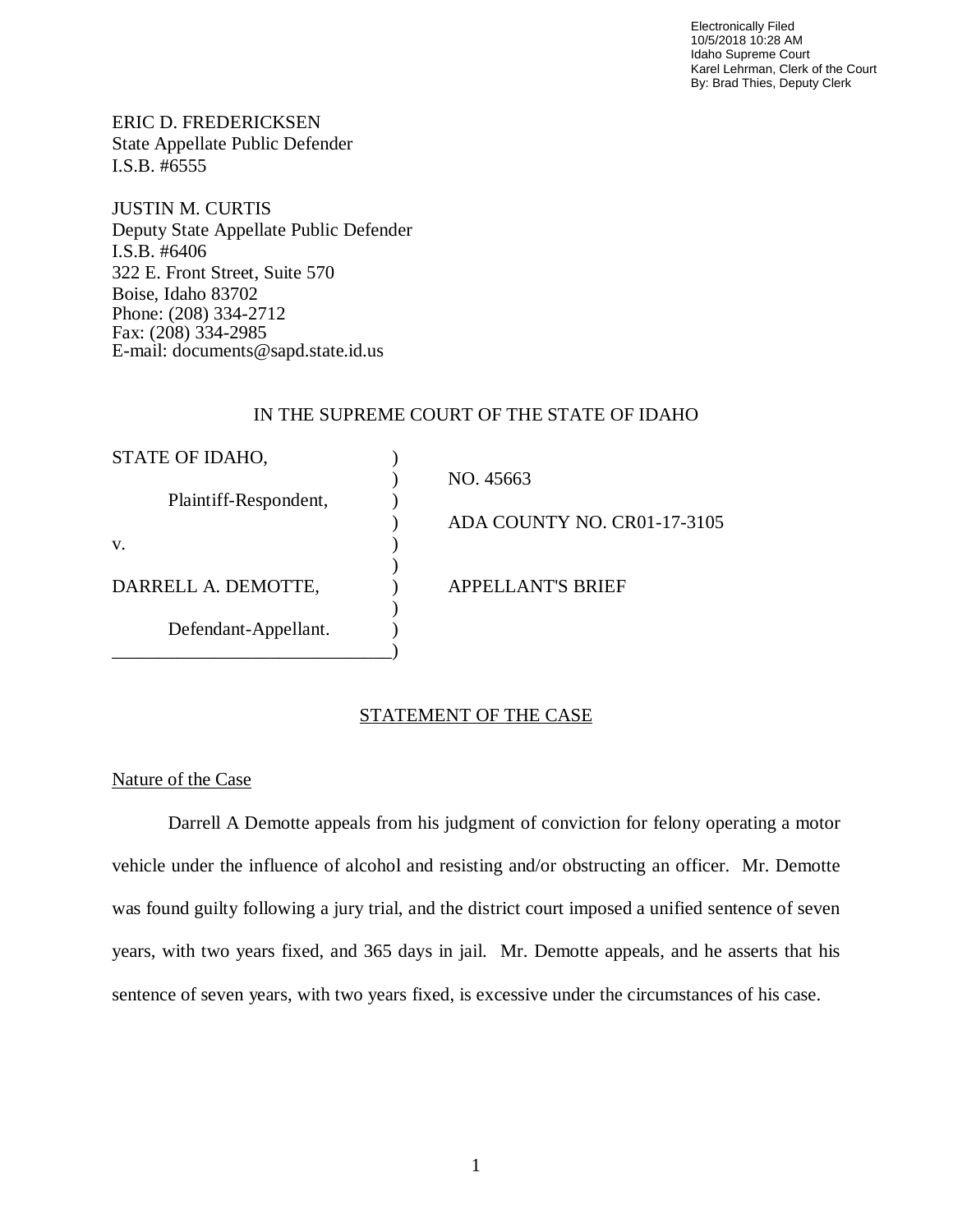#### Statement of the Facts & Course of Proceedings

On January 31, 2017, Officer Churchfield of the Meridian Police Department responded to a convenience store in Meridian for an intoxicated driver check. (Presentence Investigation Report (*hereinafter*, PSI), p.3.) At trial, Mr. Demotte acknowledged that his blood alcohol content was over the limit; the sole issue was whether Mr. Demotte had been driving. (Tr., p.104, Ls.2-6.) Mr. Demotte's explanation of the events of that night have been consistent: he has always asserted that on that night he was watching movies with his roommate, Josh Riley. (PSI, p.4.) He took his medications and drank four beers and then wanted to go to the convenience store to check his lottery tickets. (PSI, p.4.)

Mr. Riley took Mr. Demotte to the convenience store but was not happy about it, and they fought along the way. (PSI, p.4.) Mr. Demotte had urinated himself which made Mr. Riley more upset. (PSI, p.4.) When they arrived at the convenience store, Mr. Riley removed the keys from the ignition and reached for his gym bag from the back seat; because he was short and couldn't reach it, he crawled into the bag seat and threw the keys at Mr. Demotte's seat. (PSI, p.4.) Mr. Demotte reached down to grab the keys, then jumped over the console to the driver's side and exited out the driver's side door. (PSI, p.4.) Mr. Riley then walked home in anger. (PSI, p.4.)

Johanna Smith, a cashier at the convenience store, testified that she saw Mr. Demotte's vehicle drive into the parking lot. (Tr., p.178, Ls.1-8.) She identified Mr. Demotte as the driver. (Tr., p.181, Ls.10-12.) Notably, however, Ms. Smith testified at the preliminary hearing that individual who was the driver was wearing a baseball cap and a tan jacket. (Tr., p.184, Ls.14- 24.) However, Mr. Demotte was not wearing a baseball cap. (*See* State's Exhibit 2.) Further,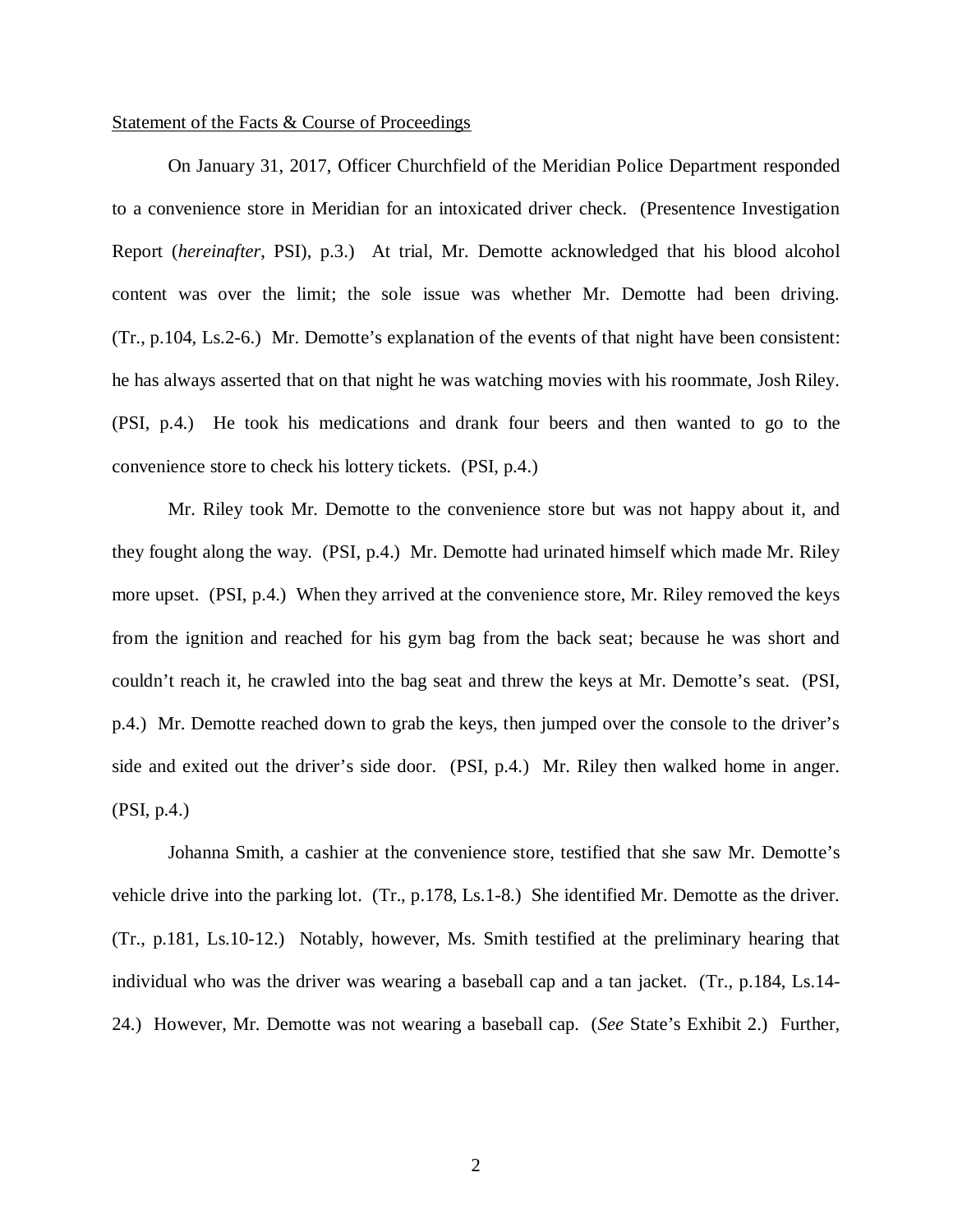Mr. Riley testified at trial and acknowledged that he drove Mr. Demotte to the convenience store and that he was wearing a baseball cap. (Tr., p.197, Ls.17-24; p.206, Ls.14-18.)

Mr. Demotte was charged with operating a motor vehicle while under the influence of alcohol and with resisting and/or obstructing an officer. (R., p.47.) Despite Mr. Riley's testimony, Mr. Demotte was convicted at trial. (R., pp.107-08.) For the DUI charge, the district court imposed a unified sentence of seven years, with two years fixed. (R., p.143.) On appeal, he asserts that the district court abused its discretion by imposing an excessive sentence.

#### ISSUE

Did the district court abuse its discretion when it imposed a unified sentence of seven years, with two years fixed, upon Mr. Demotte following his conviction for operating a motor vehicle while under the influence of alcohol?

#### ARGUMENT

## The District Court Abused Its Discretion When It Imposed A Unified Sentence Of Seven Years, With TwoYears Fixed, Upon Mr. Demotte Following His Conviction For Operating A Motor Vehicle While Under The Influence Of Alcohol

"It is well-established that '[w]here a sentence is within statutory limits, an appellant has the burden of showing a clear abuse of discretion on the part of the court imposing the sentence.'" *State v. Pierce*, 150 Idaho 1, 5 (2010) (quoting *State v. Jackson*, 130 Idaho 293, 294 (1997) (alteration in original)). Here, Mr. Demotte's sentence does not exceed the statutory maximum. Accordingly, to show that the sentence imposed was unreasonable, Mr. Demotte "must show that the sentence, in light of the governing criteria, is excessive under any reasonable view of the facts." *State v. Strand*, 137 Idaho 457, 460 (2002).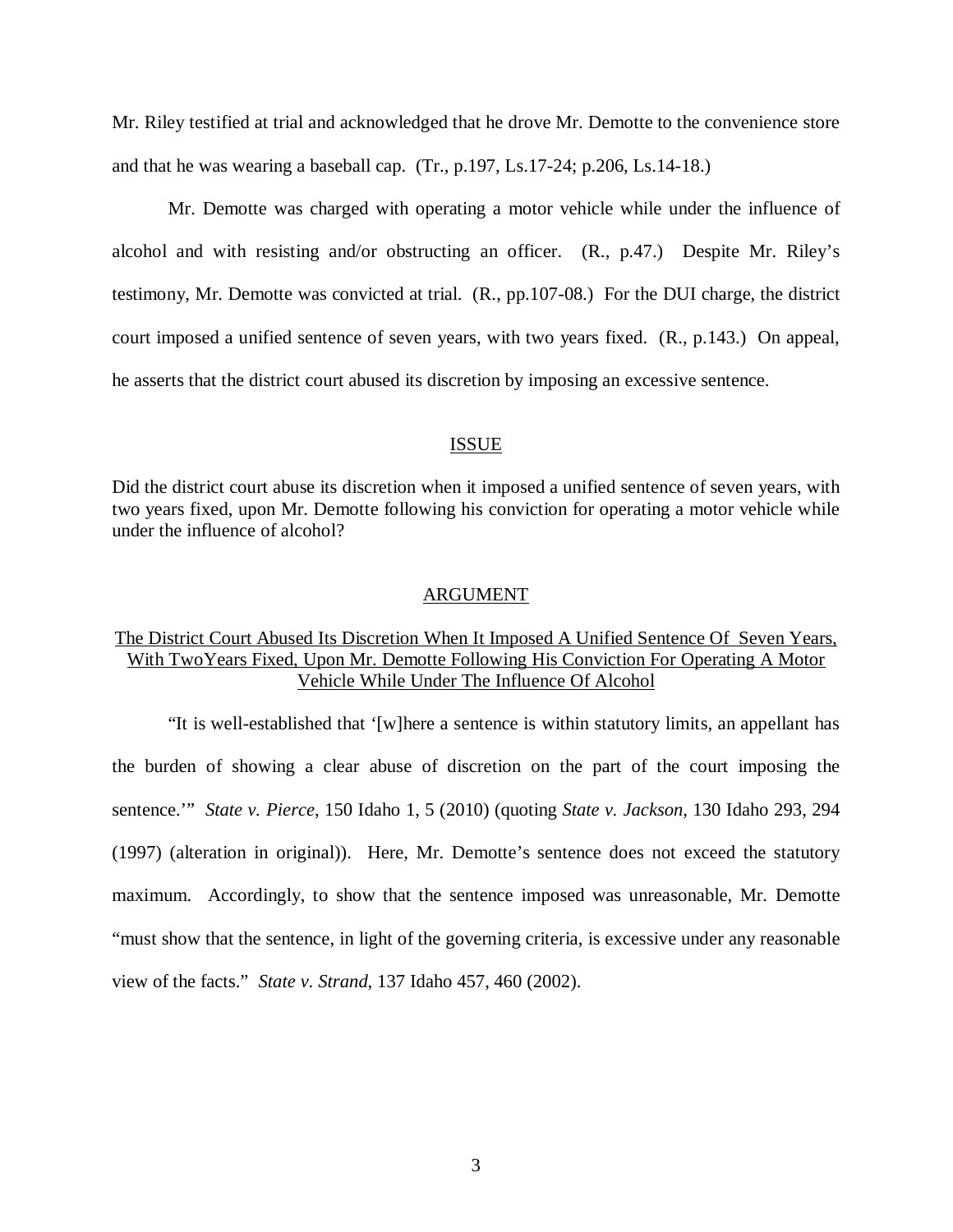"'Reasonableness' of a sentence implies that a term of confinement should be tailored to the purpose for which the sentence is imposed." *State v. Adamcik*, 152 Idaho 445, 483 (2012) (quoting *State v. Stevens*, 146 Idaho 139, 148 (2008)).

In examining the reasonableness of a sentence, the Court conducts an independent review of the entire record available to the trial court at sentencing, focusing on the objectives of criminal punishment: (1) protection of society; (2) deterrence of the individual and the public; (3) possibility of rehabilitation; and (4) punishment or retribution for wrongdoing.

*Stevens*, 146 Idaho at 148. "A sentence is reasonable if it appears necessary to accomplish the primary objective of protecting society and to achieve any or all of the related goals of deterrence, rehabilitation, or retribution." *State v. Delling*, 152 Idaho 122, 132 (2011).

Pastor Mark Bernhardt submitted a letter to the court, explaining that he had known Mr. Demotte for two years and found him to be a man of great character. (Bernhardt Letter.)<sup>[1](#page-4-0)</sup> He described Mr. Demotte as a proud member of the community and in great standing with the church and that he volunteered his time for many causes. (Bernhardt Letter.) Further, Mr. Demotte was sole caregiver to his mother and he spent most of his time in that capacity. (Bernhardt Letter.)

Mr. Demotte's neighbor, Karrie Bishop, wrote that Mr. Demotte cared very well for his elderly mother and helped out around the neighborhood any way he could. (Bishop Letter.) She wrote about how Mr. Demotte had assisted an elderly neighbor with dementia to get her legal affairs in order and to move to a memory center. (Bishop Letter.) He would give neighbors rides to the store or help them with other errands. (Bishop Letter.)

<span id="page-4-0"></span><sup>&</sup>lt;sup>1</sup> The letters in support of Mr. Demotte are contained on pages 408-412 of the electronic document entitled "Demotte 45663 psi.pdf."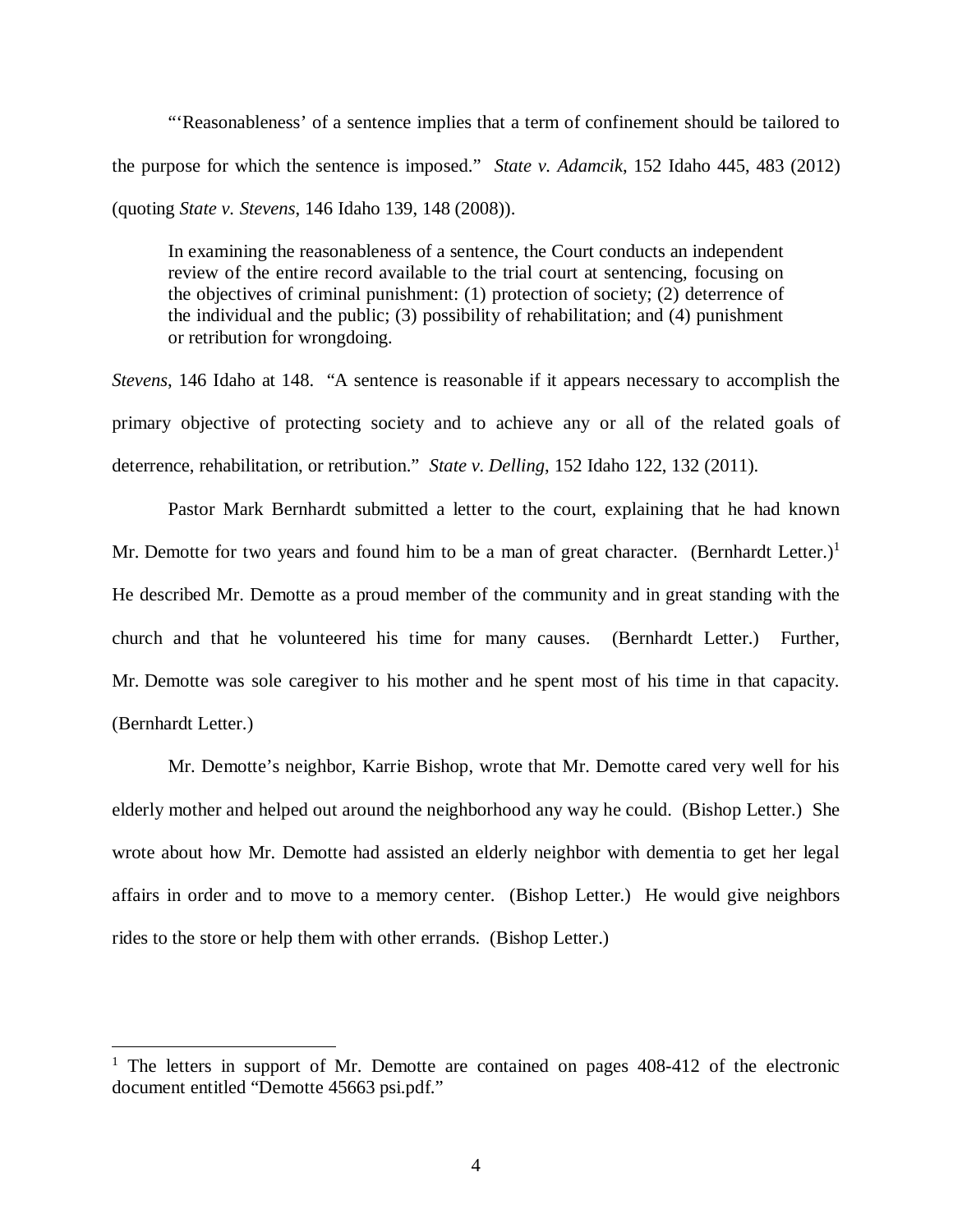Josh Riley also submitted a letter to the court, emphasizing that Mr. Demotte was a good man and that his 96-year-old mother depended on him for her daily needs. (Riley Letter.) Like Mr. Demotte's other supporters, Anthony Renn noted that he was a primary caregiver for his elderly mother and she depended on him. (Renn Letter.) He also noted that Mr. Demotte brought meals to the neighbors, helped with household repairs, and had been a genuine friend. (Renn Letter.)

While Mr. Demotte maintained his innocence, counsel emphasized that he would "respect any terms and conditions placed upon him, and is willing to be supervised." (Sent. Tr., p.15, Ls.9-15.) Counsel noted that when he was just three years old, he was found running away due to abuse; he spent much of his youth in group homes and foster placement and had no relationship with his biological parents. (Sent. Tr., p.15, Ls.16-20.) Mr. Demotte's mother is his adoptive mother who rescued him at a young age, and so a lot of Mr. Demotte's concerns focused on her. (Sent. Tr.,  $p.15$ , L.21 –  $p.16$ , L.2.)

Further, Mr. Demotte is a cancer survivor of 11 years and had a stroke during the pendency of this case. (Sent. Tr., p.16, Ls.14-18.) He also has a pacemaker. (Sent. Tr., p.16, Ls.18-19.) These were issues that Mr. Demotte had been struggling with and trying to rehabilitate from. (Sent. Tr., p.16, Ls.20-24.)

Finally, Mr. Demotte addressed the district court at sentencing. He stated that his actions "with the police offers, I think, were abhorrent. And, quite frankly, I'm humiliated beyond belief. I do apologize for my actions that evening." (Sent. Tr. p.18, Ls.21-25.) The events of the evening in question convinced Mr. Demotte to stop drinking. (Sent. Tr., p.19, Ls.11-21.) Mr. Demotte noted that he disagreed with the verdict and that in his previous DUI cases he admitted his guilt. (Sent. Tr., p.19, Ls.5-8.)